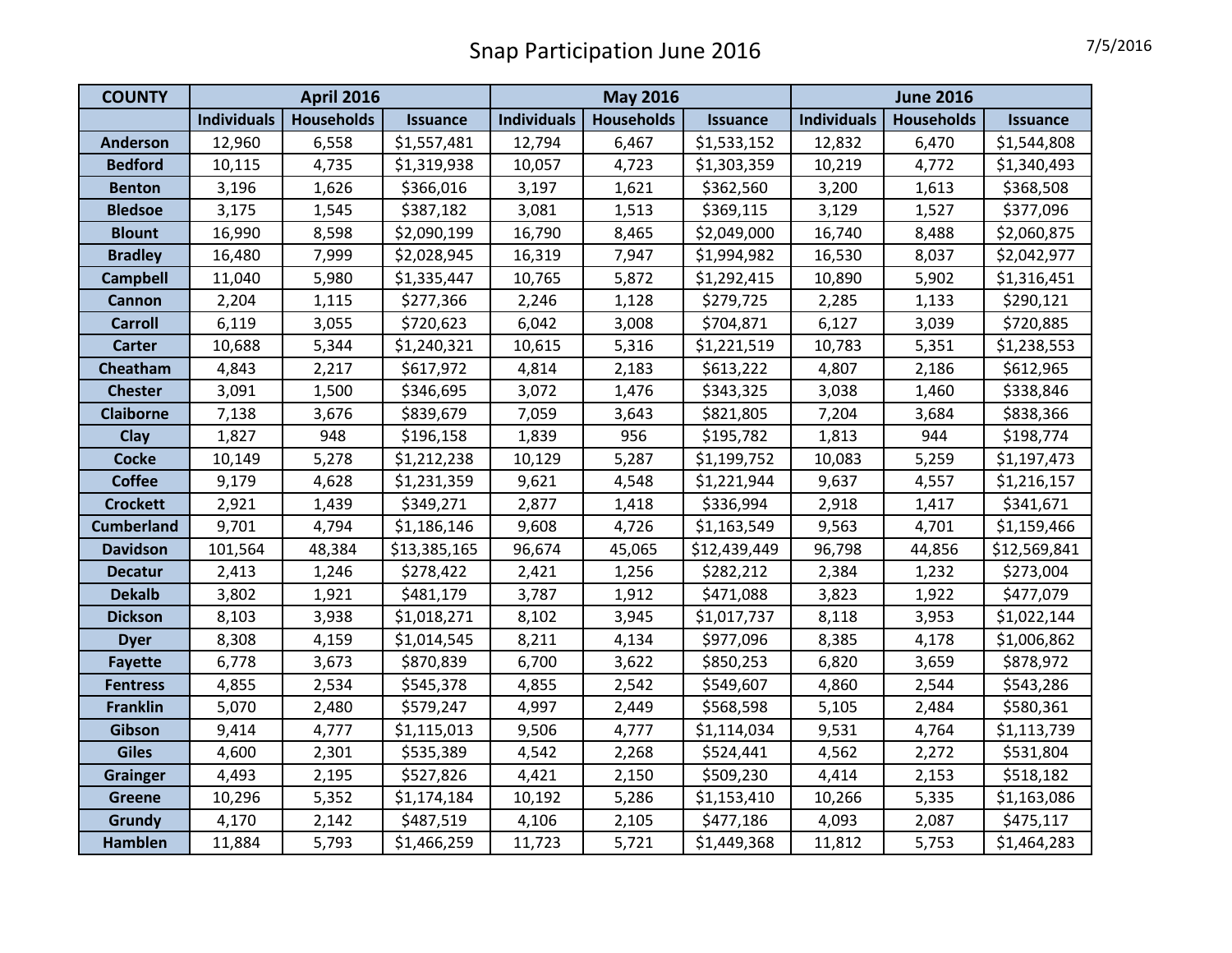|                   | <b>April 2016</b>  |                   |             | <b>May 2016</b>    |                   |                 | <b>June 2016</b>   |            |                 |
|-------------------|--------------------|-------------------|-------------|--------------------|-------------------|-----------------|--------------------|------------|-----------------|
| <b>COUNTY</b>     | <b>Individuals</b> | <b>Households</b> | Issuance    | <b>Individuals</b> | <b>Households</b> | <b>Issuance</b> | <b>Individuals</b> | Households | <b>Issuance</b> |
| <b>Hamilton</b>   | 50,468             | 25,812            | \$6,532,645 | 50,042             | 25,496            | \$6,394,394     | 51,226             | 26,051     | \$6,655,163     |
| <b>Hancock</b>    | 2,485              | 1,305             | \$282,597   | 2,481              | 1,312             | \$284,010       | 2,518              | 1,325      | \$287,198       |
| <b>Hardeman</b>   | 5,730              | 2,984             | \$684,348   | 5,702              | 2,963             | \$683,747       | 5,754              | 2,983      | \$691,694       |
| <b>Hardin</b>     | 5,990              | 3,141             | \$703,025   | 5,913              | 3,104             | \$686,409       | 5,958              | 3,120      | \$692,099       |
| <b>Hawkins</b>    | 11,187             | 5,446             | \$1,281,847 | 11,108             | 5,383             | \$1,265,333     | 11,135             | 5,406      | \$1,281,361     |
| Haywood           | 4,995              | 2,667             | \$591,614   | 4,923              | 2,615             | \$577,554       | 4,895              | 2,590      | \$576,708       |
| <b>Henderson</b>  | 5,878              | 3,074             | \$699,605   | 5,921              | 3,071             | \$700,967       | 5,969              | 3,078      | \$707,887       |
| <b>Henry</b>      | 6,721              | 3,333             | \$830,510   | 6,673              | 3,294             | \$819,047       | 6,757              | 3,308      | \$818,181       |
| <b>Hickman</b>    | 5,083              | 2,434             | \$619,974   | 5,028              | 2,420             | \$608,934       | 5,100              | 2,436      | \$620,402       |
| <b>Houston</b>    | 1,421              | 657               | \$161,017   | 1,422              | 657               | \$159,282       | 1,402              | 653        | \$162,591       |
| <b>Humphreys</b>  | 3,075              | 1,443             | \$366,066   | 3,055              | 1,430             | \$360,855       | 3,041              | 1,415      | \$366,500       |
| <b>Jackson</b>    | 2,542              | 1,360             | \$305,258   | 2,491              | 1,341             | \$293,895       | 2,482              | 1,333      | \$290,630       |
| <b>Jefferson</b>  | 9,073              | 4,346             | \$1,073,284 | 9,014              | 4,314             | \$1,055,859     | 8,913              | 4,247      | \$1,045,736     |
| Johnson           | 3,843              | 2,138             | \$442,025   | 3,849              | 2,121             | \$439,198       | 3,859              | 2,113      | \$437,215       |
| <b>Knox</b>       | 55,625             | 28,036            | \$6,845,790 | 54,739             | 27,355            | \$6,681,791     | 55,348             | 27,454     | \$6,778,580     |
| Lake              | 2,056              | 1,124             | \$249,150   | 2,040              | 1,115             | \$244,699       | 2,041              | 1,123      | \$244,675       |
| Lauderdale        | 6,757              | 3,447             | \$827,809   | 6,785              | 3,446             | \$821,245       | 6,923              | 3,492      | \$845,863       |
| <b>Lawrence</b>   | 7,621              | 3,665             | \$890,631   | 7,497              | 3,613             | \$876,864       | 7,431              | 3,599      | \$871,566       |
| <b>Lewis</b>      | 2,402              | 1,169             | \$268,877   | 2,371              | 1,152             | \$259,181       | 2,362              | 1,141      | \$258,014       |
| Lincoln           | 5,578              | 2,568             | \$663,199   | 5,498              | 2,515             | \$684,386       | 5,442              | 2,501      | \$638,020       |
| Loudon            | 6,093              | 2,876             | \$729,374   | 6,038              | 2,819             | \$714,338       | 6,112              | 2,838      | \$728,584       |
| <b>Macon</b>      | 5,601              | 2,645             | \$686,711   | 5,602              | 2,627             | \$684,850       | 5,683              | 2,637      | \$699,999       |
| <b>Madison</b>    | 17,106             | 8,506             | \$2,104,915 | 16,838             | 8,379             | \$2,033,219     | 17,044             | 8,459      | \$2,068,555     |
| <b>Marion</b>     | 5,665              | 2,830             | \$703,245   | 5,598              | 2,805             | \$687,402       | 5,664              | 2,836      | \$698,522       |
| <b>Marshall</b>   | 4,734              | 2,242             | \$563,820   | 4,702              | 2,199             | \$557,932       | 4,676              | 2,183      | \$555,930       |
| <b>Maury</b>      | 12,655             | 6,124             | \$1,539,590 | 12,515             | 6,026             | \$1,519,269     | 12,674             | 6,045      | \$1,542,331     |
| <b>Meigs</b>      | 2,638              | 1,304             | \$318,719   | 2,627              | 1,302             | \$315,816       | 2,638              | 1,306      | \$320,752       |
| <b>Monroe</b>     | 9,217              | 4,429             | \$1,085,018 | 9,161              | 4,432             | \$1,085,936     | 9,276              | 4,457      | \$1,105,175     |
| <b>Montgomery</b> | 22,748             | 10,335            | \$2,837,924 | 22,595             | 10,291            | \$2,799,010     | 22,704             | 10,340     | \$2,829,895     |
| <b>Moore</b>      | 559                | 243               | \$60,872    | 550                | 239               | \$59,429        | 573                | 248        | \$62,185        |
| <b>Morgan</b>     | 4,669              | 2,259             | \$568,704   | 4,587              | 2,228             | \$551,000       | 4,689              | 2,267      | \$570,922       |
| <b>McMinn</b>     | 9,109              | 4,466             | \$1,105,499 | 9,121              | 4,480             | \$1,117,387     | 9,195              | 4,530      | \$1,135,665     |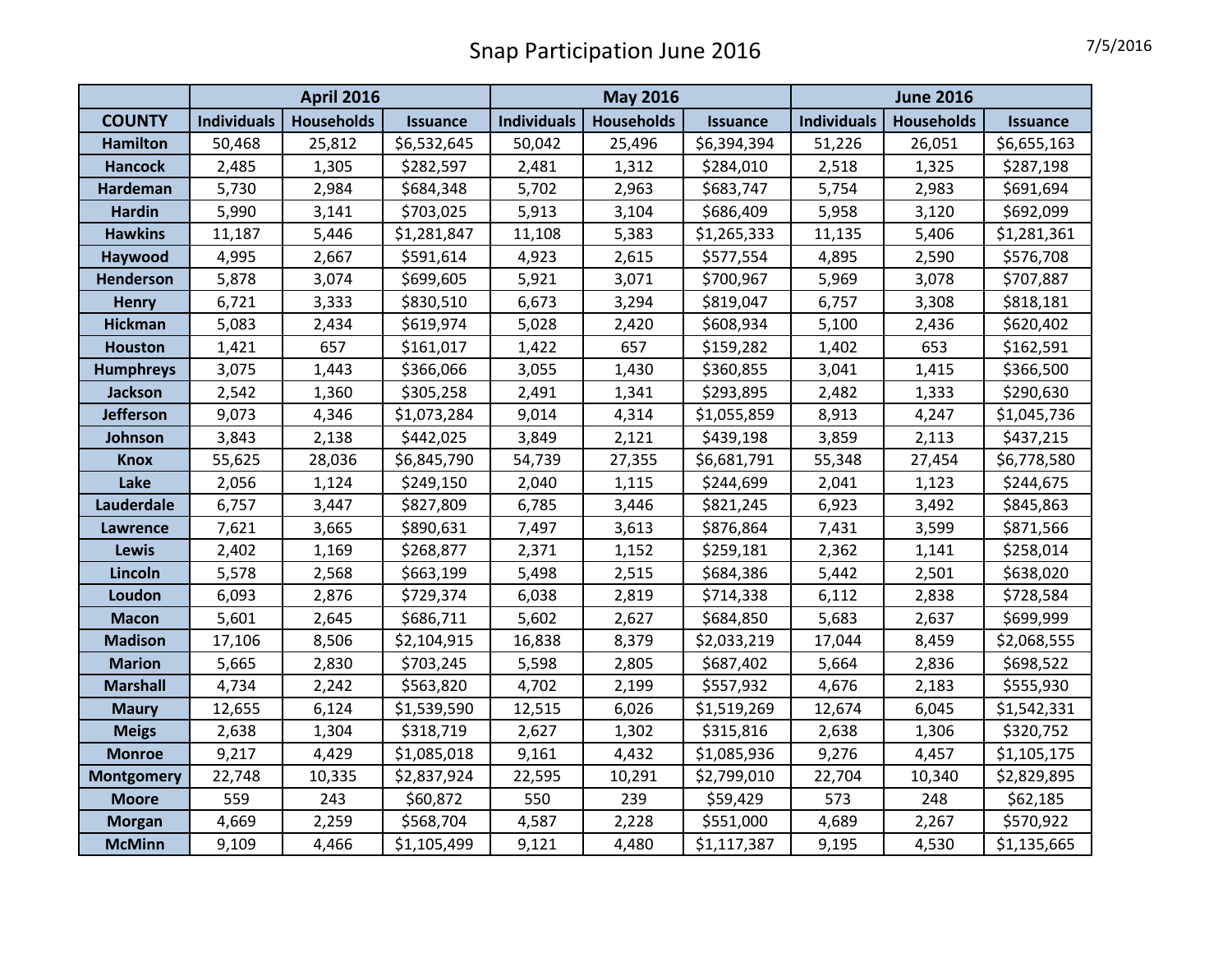| <b>COUNTY</b>     | <b>April 2016</b>  |                   |                 | <b>May 2016</b>    |                   |                 | <b>June 2016</b>   |                   |                 |
|-------------------|--------------------|-------------------|-----------------|--------------------|-------------------|-----------------|--------------------|-------------------|-----------------|
|                   | <b>Individuals</b> | <b>Households</b> | <b>Issuance</b> | <b>Individuals</b> | <b>Households</b> | <b>Issuance</b> | <b>Individuals</b> | <b>Households</b> | <b>Issuance</b> |
| <b>McNairy</b>    | 6,091              | 3,152             | \$693,654       | 6,023              | 3,122             | \$681,762       | 6,068              | 3,145             | \$689,385       |
| <b>Obion</b>      | 6,501              | 3,262             | \$763,730       | 6,375              | 3,197             | \$738,940       | 6,591              | 3,289             | \$768,174       |
| <b>Overton</b>    | 3,806              | 1,965             | \$429,586       | 3,793              | 1,966             | \$424,029       | 3,824              | 1,970             | \$438,420       |
| <b>Perry</b>      | 1,718              | 810               | \$202,894       | 1,645              | 790               | \$189,986       | 1,660              | 797               | \$196,249       |
| <b>Pickett</b>    | 934                | 482               | \$101,163       | 909                | 470               | \$96,205        | 922                | 474               | \$99,693        |
| Polk              | 2,897              | 1,417             | \$323,730       | 2,883              | 1,400             | \$317,948       | 2,896              | 1,406             | \$320,270       |
| Putnam            | 12,508             | 6,009             | \$1,499,420     | 11,886             | 5,930             | \$1,453,251     | 11,996             | 5,931             | \$1,475,372     |
| Rhea              | 6,975              | 3,427             | \$860,729       | 6,915              | 3,374             | \$845,586       | 7,007              | 3,405             | \$867,132       |
| Roane             | 8,782              | 4,373             | \$1,055,475     | 8,752              | 4,349             | \$1,045,467     | 8,774              | 4,345             | \$1,056,723     |
| Robertson         | 9,388              | 4,525             | \$1,212,021     | 9,430              | 4,541             | \$1,204,784     | 9,588              | 4,595             | \$1,236,127     |
| <b>Rutherford</b> | 30,289             | 13,639            | \$3,909,868     | 29,737             | 13,214            | \$3,776,668     | 30,191             | 13,326            | \$3,865,947     |
| <b>Scott</b>      | 6,901              | 3,447             | \$794,900       | 6,920              | 3,441             | \$795,893       | 6,954              | 3,460             | \$801,065       |
| Sequatchie        | 3,363              | 1,645             | \$416,479       | 3,367              | 1,640             | \$410,195       | 3,376              | 1,643             | \$414,847       |
| <b>Sevier</b>     | 13,393             | 6,273             | \$1,575,268     | 12,983             | 6,114             | \$1,491,268     | 13,153             | 6,160             | \$1,509,479     |
| <b>Shelby</b>     | 227,066            | 110,607           | \$30,727,665    | 226,086            | 110,005           | \$30,373,316    | 228,625            | 110,713           | \$30,958,351    |
| <b>Smith</b>      | 3,128              | 1,528             | \$389,553       | 3,165              | 1,530             | \$388,499       | 3,185              | 1,533             | \$391,915       |
| <b>Stewart</b>    | 2,177              | 990               | \$244,521       | 2,175              | 995               | \$244,711       | 2,178              | 1,007             | \$246,331       |
| <b>Sullivan</b>   | 26,623             | 13,464            | \$3,212,655     | 26,444             | 13,391            | \$3,155,333     | 26,618             | 13,397            | \$3,174,182     |
| <b>Sumner</b>     | 19,212             | 8,757             | \$2,421,257     | 18,212             | 8,169             | \$2,269,794     | 18,507             | 8,257             | \$2,314,549     |
| <b>Tipton</b>     | 11,245             | 5,472             | \$1,441,622     | 11,267             | 5,462             | \$1,429,411     | 11,502             | 5,551             | \$1,464,754     |
| <b>Trousdale</b>  | 1,587              | 777               | \$190,012       | 1,575              | 722               | \$189,356       | 1,603              | 775               | \$195,527       |
| <b>Unicoi</b>     | 3,165              | 1,655             | \$355,383       | 3,216              | 1,677             | \$360,686       | 3,183              | 1,663             | \$357,564       |
| <b>Union</b>      | 4,785              | 2,233             | \$551,022       | 4,684              | 2,183             | \$527,638       | 4,726              | 2,195             | \$541,661       |
| <b>Van Buren</b>  | 1,091              | 525               | \$121,456       | 1,074              | 523               | \$117,880       | 1,065              | 517               | \$115,705       |
| Warren            | 8,203              | 3,938             | \$1,001,140     | 8,167              | 3,915             | \$996,415       | 8,370              | 3,974             | \$1,036,946     |
| Washington        | 18,729             | 9,853             | \$2,320,614     | 18,532             | 9,777             | \$2,282,321     | 18,666             | 9,795             | \$2,293,429     |
| Wayne             | 2,710              | 1,362             | \$300,248       | 2,661              | 1,332             | \$289,916       | 2,668              | 1,334             | \$298,288       |
| <b>Weakley</b>    | 6,194              | 3,267             | \$724,333       | 6,184              | 3,272             | \$722,098       | 6,316              | 3,295             | \$738,539       |
| <b>White</b>      | 5,175              | 2,479             | \$610,552       | 5,090              | 2,436             | \$598,926       | 5,121              | 2,435             | \$606,633       |
| <b>Williamson</b> | 5,493              | 2,488             | \$672,475       | 5,334              | 2,402             | \$641,146       | 5,387              | 2,421             | \$650,524       |
| Wilson            | 11,906             | 5,764             | \$1,550,536     | 11,535             | 5,474             | \$1,471,100     | 11,671             | 5,515             | \$1,502,006     |